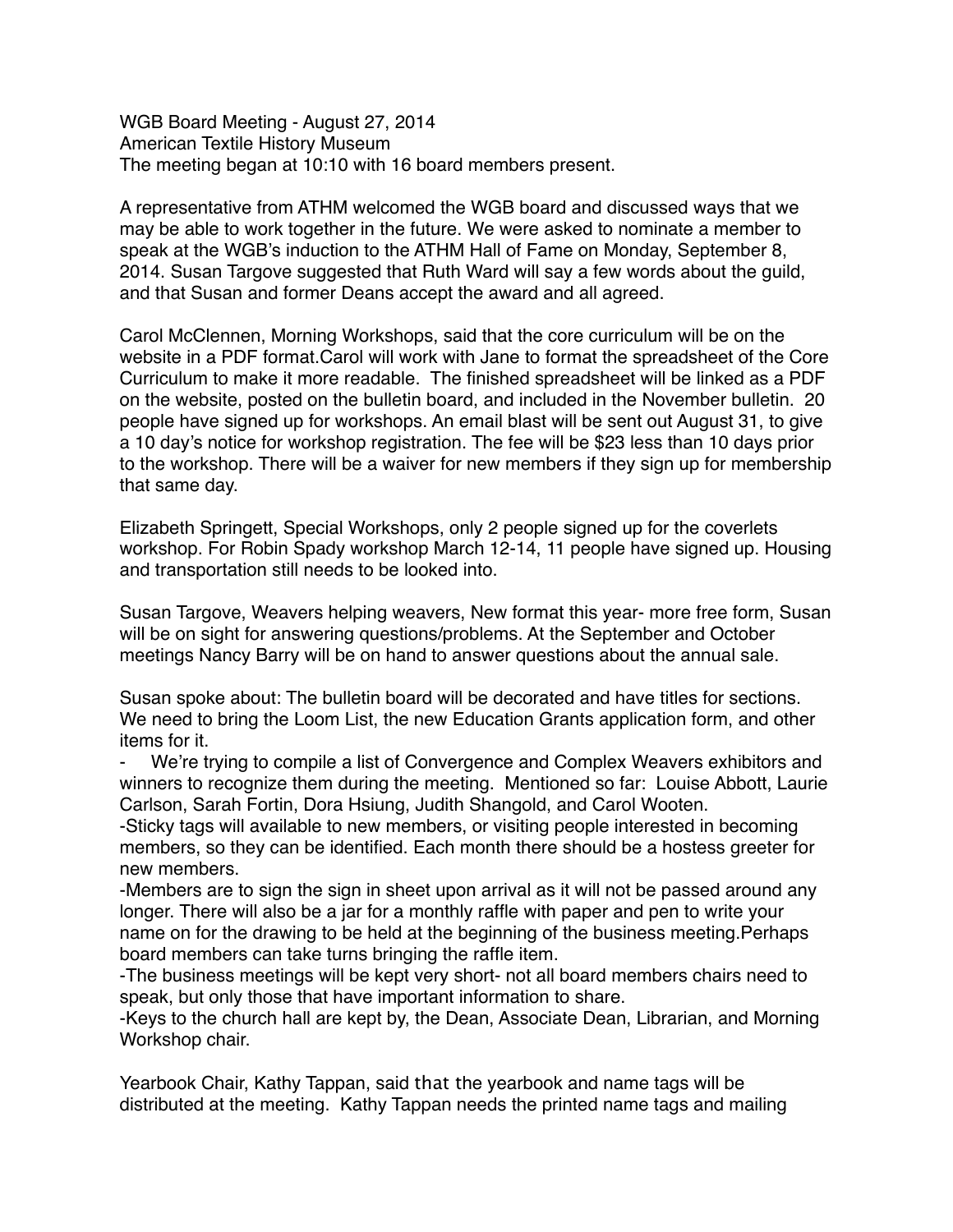labels for all members by next Wednesday (Sept 3) to give her time to stuff the packets, including envelopes with the name-tags for those getting the yearbook as a PDF.

-The ads in the yearbook present a problem for online views as the file is huge and so something has to be figured out about that.

-There are no bulletin samples for September.

Updated yearbook with teachers, looms for sale, guilds and contacts.

Nancy Barry, Annual Sale Chair, an email was sent to last year's members who participated in handing shops sale information packets, with hopes that they will volunteer to do it again this year. One deadline to meet in distributing the packets is to get the packets to the shops who are part of the Greater Boston Yarn Crawl.

-People can download poster and postcard on the WGB website.

-The suggestion for inventory scanning is at a standstill.

-Still working on lighting the show.

The donation of items from Eleanor Q. Wood estate can be included in the annual sale but must pass jurying as all other weaver's goods do.

Beth Guertine, Treasurer divided a one year CD which matured at the end of July, was divided into 2 CD's of \$15,000 each. (12mo @ 0.25%, 3 year @0.50%, 5 year @ . 090%)

-Reduce size of storage space- we will always need a space. Beth would like to clear out boxes of books- We need someone to list the remaining Betty Shannon books on Amazon for sale in their used book marketplace. There are nine banker's boxes of books remaining and they have been brought to meetings for sale a few times.

NEWS Guild Exhibit chair – gather items in May from the Guild Challenge, set up the table at NEWS. We need to encourage people to participate. Volunteers always needed.

Outreach Opportunity: Demoing at the ICA on Saturday, Dec 6, for a fiber exhibit running from October to January. See Mara Taylor for more information.

Education Grants: The main purpose is to give grants to attend a workshop or class. This is not necessarily for someone in need. Small modifications will be made to clarify things such as the "payback" which required a recipient of a grant to write about it in the Bulletin, or teach a class in the technique learned, or show notebook samples. There will be a new Education Grants application form placed on the bulletin board.

Long Range Planning Committee:-Strengthen what we have and who we are.-Stronger speakers from afar.

Beth Guertin and Nancy Hodes are working on getting tote bags/grocery sacks with our logo to offer for sale to our members and at the Annual Sale. If anyone has a good hires image with the "WGB" name on it, please contact Beth. We also discussed offering other items for order as part of the renewal form, so we could pre-determine demand and order the appropriate number of items or using Café Press to offer a variety of